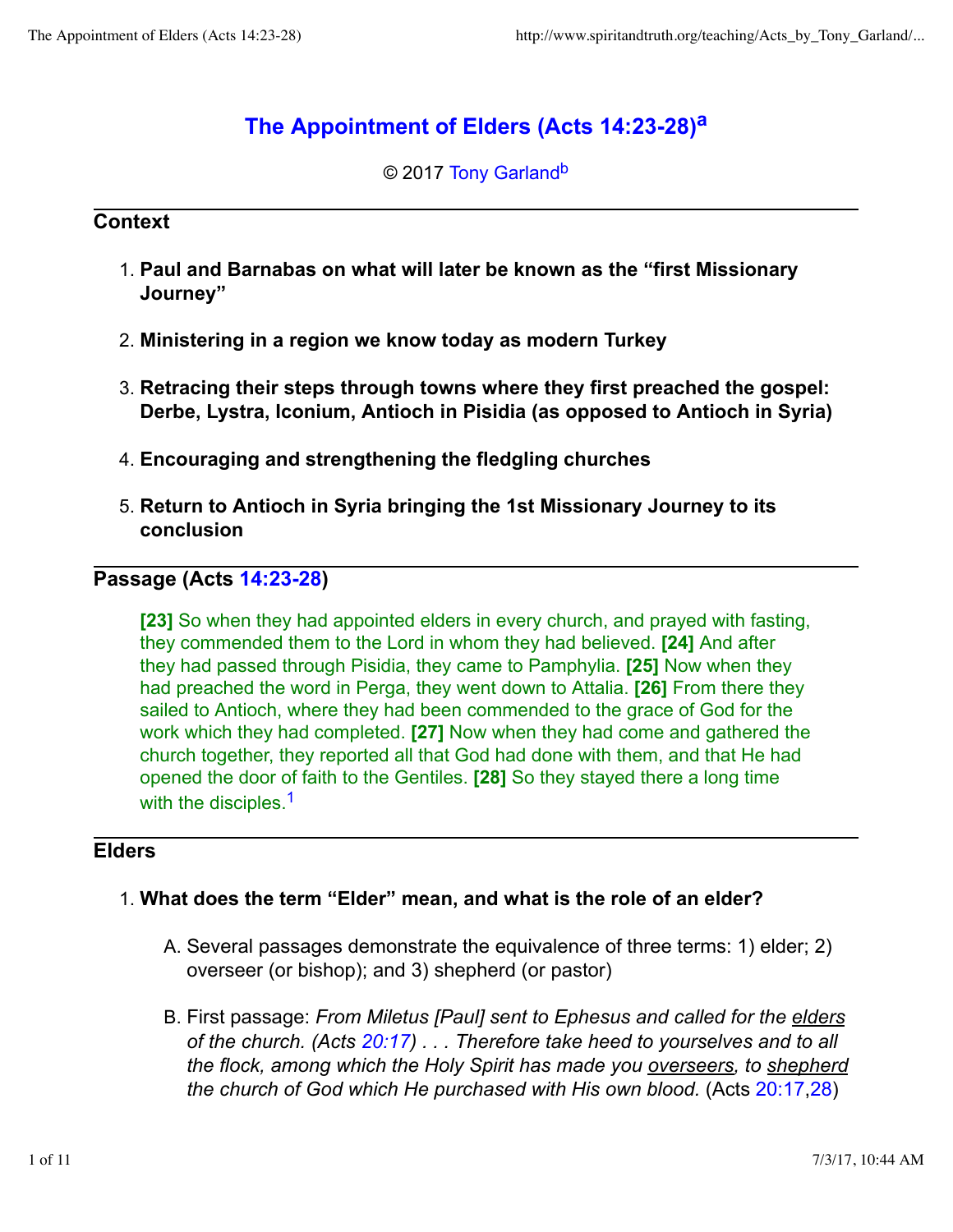- Elders = from πρεσβυτέρος [*presbyteros*], "of greater age," "older I. generation," "ancestor"
	- a. A man of greater age, with greater experience and (hopefully) wisdom
	- Mellowed on non-essentials, more fully appreciates the subtleties b. and priorities of essentials
	- c. Presbyterian church
- II. Overseers: from ἐπίσκοπος [*episkopos*]
	- a. Preposition: *epi* = over
	- b. Noun: *skopos* = look, watch
	- c. One who "watches over," who serves as a guardian
	- d. Also translated as "bishop" (Php.  $1:1$ ; 1Ti.  $3:2$ ; Tit.  $1:7$ )
	- e. Episcopal church
- III. Shepherd (verb)
	- a. Verb: from ποιμαίνω [*poimainō*], "to guide, help, rule"
	- b. Noun: Ephesians 4:11
		- *And He Himself gave some to be apostles, some prophets,* i. *some evangelists, and some pastors and teachers* (Ephesians 4:11)
		- ii. Only occurrence of "pastor" as a noun
		- iii. In the NT, the term most often designates an action (verb) rather than a position (noun)
		- iv. The act of guiding, feeding, keeping, protecting
- C. Second passage: *The <u>elders</u> who are among you . . . <u>shepherd</u> the flock of God which is among you, serving as overseers, not by compulsion but willingly, not for dishonest gain but eagerly;* (1Pe. 5:1a-2)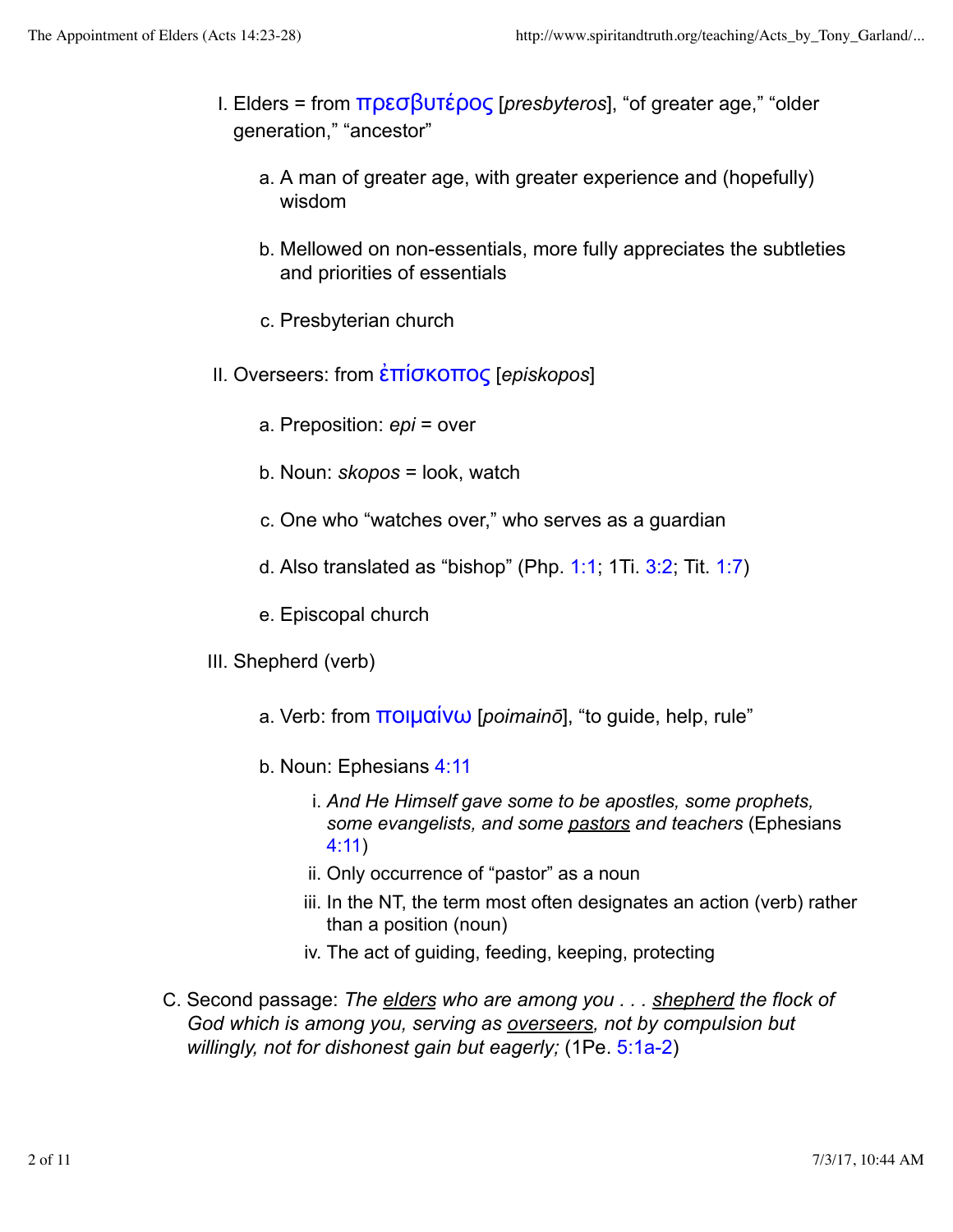- I. Elder (πρεσβυτέρος [*presbyteros*]
- II. Shepherd (ποιμαίνω [*poimainō*]
- III. Overseer (ἐπίσκοπος [*episkopos*])
- D. Elder == overseer/bishop == shepherd/pastor
	- I. Any church structure which uses these titles to designate different functions or levels of authority is out-of-step with the NT
	- II. Common example: elders  $\rightarrow$  pastor  $\rightarrow$  bishop
	- III. Peter refers to himself as a "fellow elder" (1Pe. 5:1)

# 2. **Appointed**

- A. *when they had appointed* (Acts 14:23)
	- χειροτονήσαντες [*cheirotonēsantes*] = aorist active participle, from I. χειροτονέω [*cheirotoneō*]
		- a. to appoint, choose, elect
		- b. **χειρ** [cheir] = "hand," root word includes the concept of raising a hand as in a vote
		- c. Whether a vote occurs depends upon the context<sup>2</sup>
			- i. Here, Paul and Barnabas appointed, without a vote
			- ii. Likewise, in Crete, Titus appointed elders without a vote
			- iii. The closest we see to a congregational vote involving church leadership relates to deacons
				- In Acts  $6:3$ , the apostles ask the congregation to recommend men to serve as deacons, whom the apostles then appoint [καιιστημι [*kaiistēmi*]] into that position.
				- This is, essentially, an advisory vote—as our church constitution recognizes
- B. Based on qualities/qualifications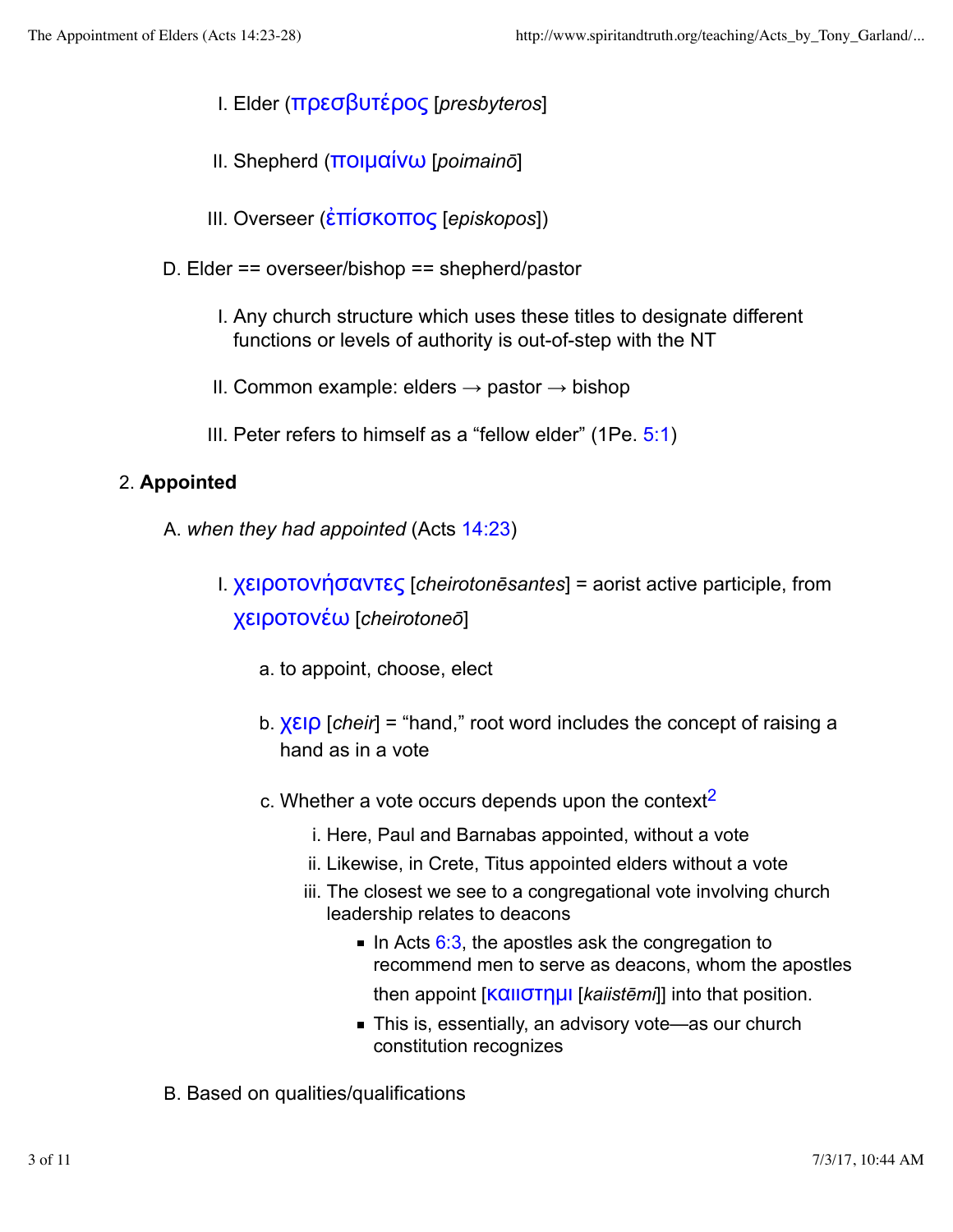- I. As discerned by Paul and Barnabas
- II. As recognized by other individuals in the community
- III. Newly-established missionary churches
	- a. In this case: *all* are new believers
		- *the commended them [the elders] to the Lord in whom they had* i. *[only recently] believed* (Acts 14:23)
	- b. Inexperienced in this particular situation you work with what you have
- IV. Biblical qualifications, [primary passages: 1 Timothy 3:1-7; Titus 5:1-9; 1 Peter 5:2-3
- V. In the interest of time, refer to a two-part teaching I did in November/December of 2010 from the Book of Titus titled The Character of an Elder<sup>c</sup> — available on the church website

## 3. **Church government**

- A. Multiple elders in every church
	- I. Paul wrote to Titus
		- *For this reason I left you in Crete, that you should set in order the* a. *things that are lacking, and appoint elders in every city as I commanded you* (Tit. 1:5).
	- On the way back to Jerusalem on his third missionary journey, Paul II. stopped at the port of Miletus, near Ephesus.
		- *From Miletus he sent to Ephesus and called for the elders of the* a. *church* (Acts 20:17).
	- III. James gave this advice to the sick
		- *Is anyone among you sick? Let him call for the elders of the* a. *church, and let them pray over him, anointing him with oil in the name of the Lord* (Jas. 5:14).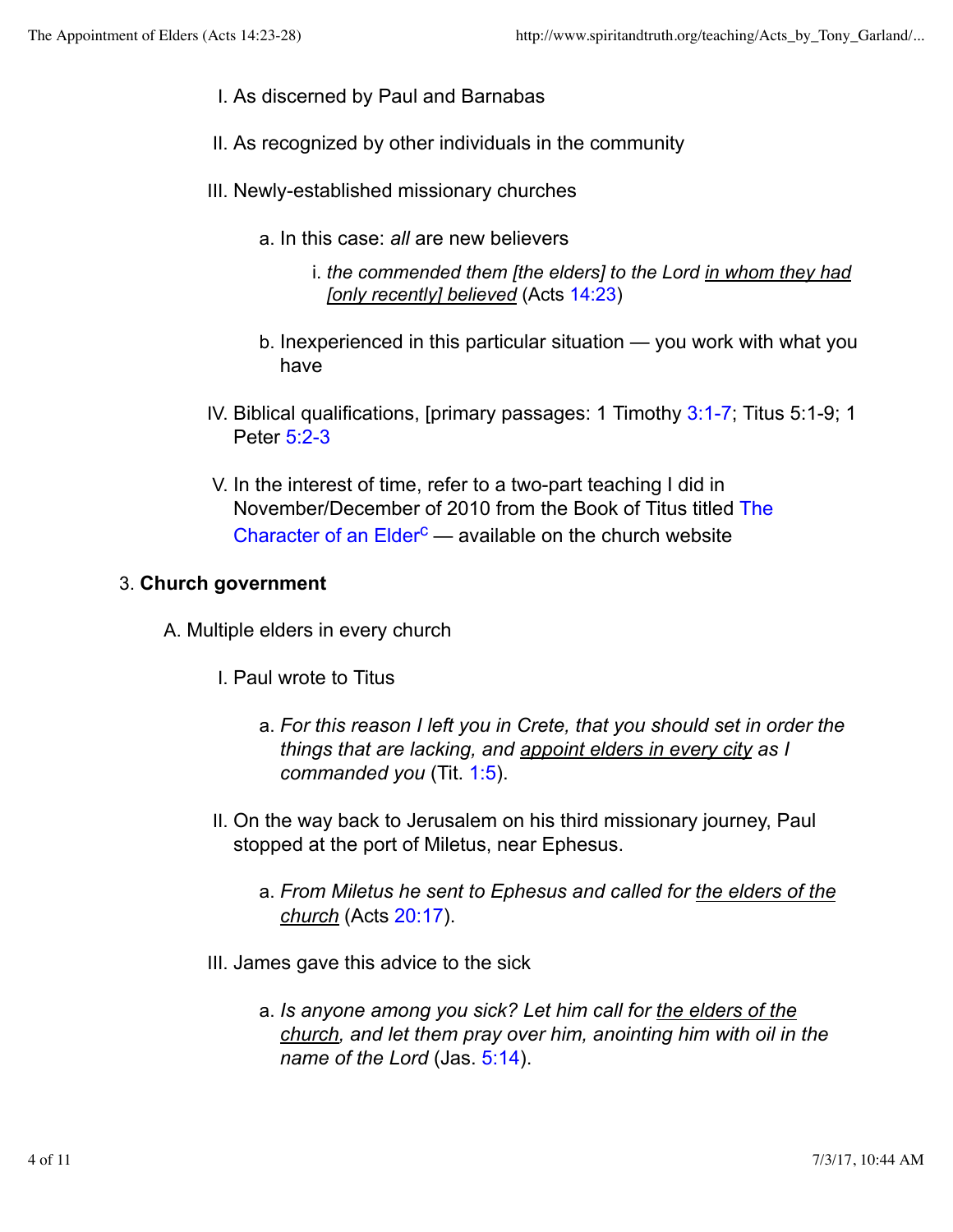- IV. Peter, writing to believers in Asia, instructs younger believers to
	- a. *submit yourselves to [your] elders. . . .* (1Pe. 5:5b)
- V. As we'll see, it is important to have multiple elders
	- a. The widespread, popular, and seemingly practical approach of having a single elder/pastor at the helm of each church leads to unforeseen complexities and dangers
- B. Who is over the elders?
	- I. Who do the elders report to?
	- II. The patriarchs? The major archbishops? The primates? Perhaps the metropolitans? The archbishops? The ordinaries? Or is it the cardinals, the blue jays, the priests or the pope? $3^3$
	- III. Commended to the Lord
		- a. "Commended" is <mark>παρατίθεμαι</mark> [*paratithemai*], "to commit, entrust to"
			- i. Basic meaning, "to set/place before"
			- ii. En<u>trust,</u> place before they stand before and report directly to Jesus
			- iii. Others must trust that Jesus keeps them
			- iv. Since there are risks involved, therefore *faith* is required
	- IV. The simplicity of NT Church government: believers  $\rightarrow$  deacons  $\rightarrow$ elders  $\rightarrow$  Jesus<sup>5</sup>
- C. Spiritual authority in the church
	- I. Not the secular business model (CEO, president, vice president, board)
	- Elders/pastors are not in the role of employees which the congregation II. or a separate governing board hires/fires at will
	- III. Not a democracy
		- a. The elders provide the spiritual authority of the church not the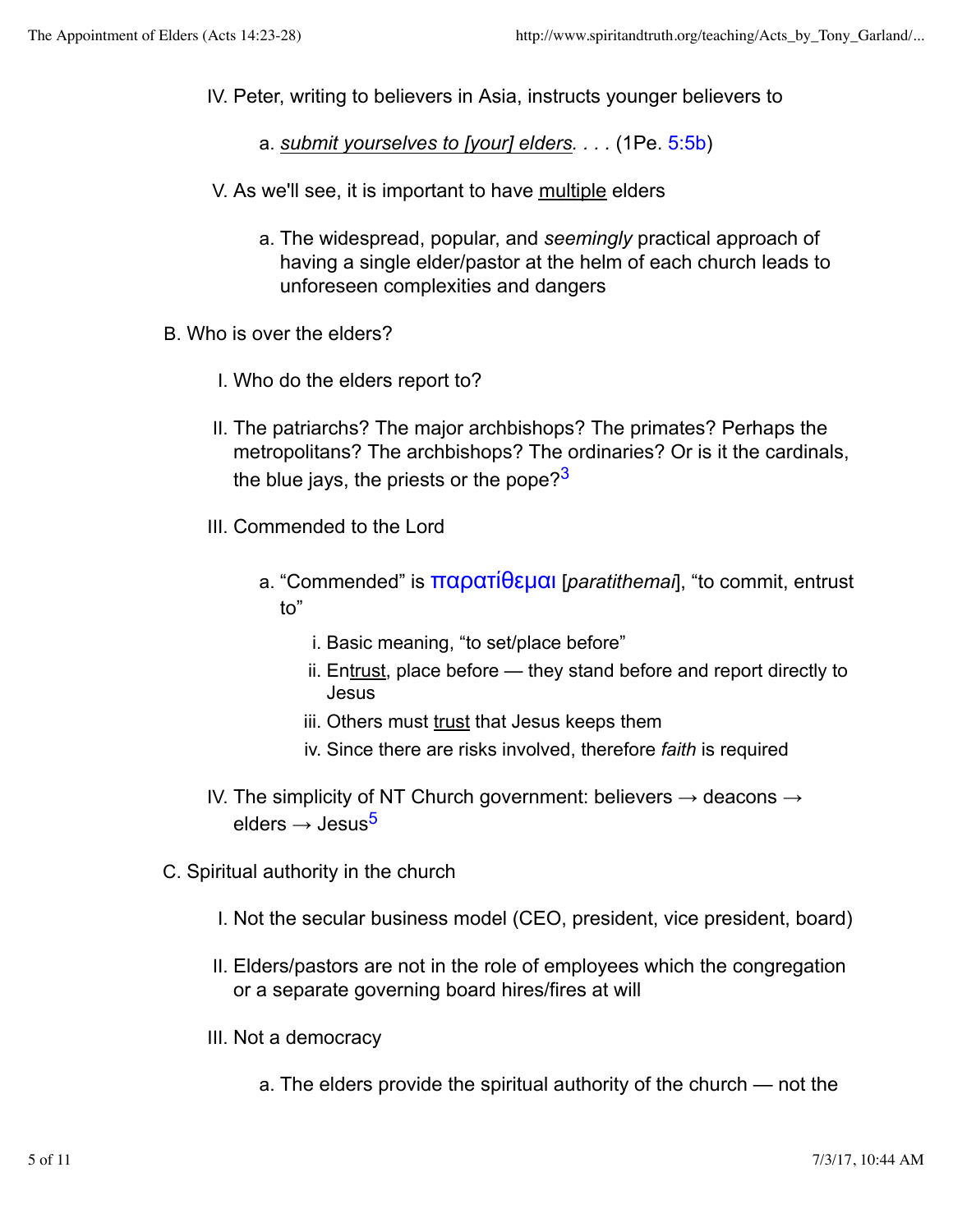## congregation

- b. For their spiritual authority to be effective, it must not be possible for a separate "business board" or congregation to overrule or fire them.
	- i. This would result in "priority inversion" where those who are supposed to be under the authority of the elders actually have authority over the elders!
	- ii. This is the common, even if unbiblical: "elder as a puppet" scenario
	- iii. The elder or elders appear to be leaders, but their strings are manipulated by some other controlling interest—other than Jesus
	- iv. Example: the son or daughter of a powerful member of the business board is living in sin. When confronted by the elder, a board member intervenes to overrule or subvert the elder's authority. In severe cases, several board members may collaborate to terminate the elder.
- c. Running the church as a democracy inexorably leads to another common practice not found in the New Testament: establishing formal, local church membership.
	- i. In order for the congregation to have ultimate authority, there must be authoritative voting.
	- ii. It then becomes important to determine <u>who can</u> vote and <u>who</u> can't vote.
	- iii. The solution: local church membership
		- Some core group of people—usually those who established the church—are deemed to be founding members
		- Thereafter, based on man-made evaluation of applicants, the established members vote one who should be allowed to become an official member . . . or not
		- Formal church membership then is then used to regulate various activities
			- Who can vote
			- Who can serve communion
			- Who can receive communion (!)
			- Who can teach
	- iv. The problem: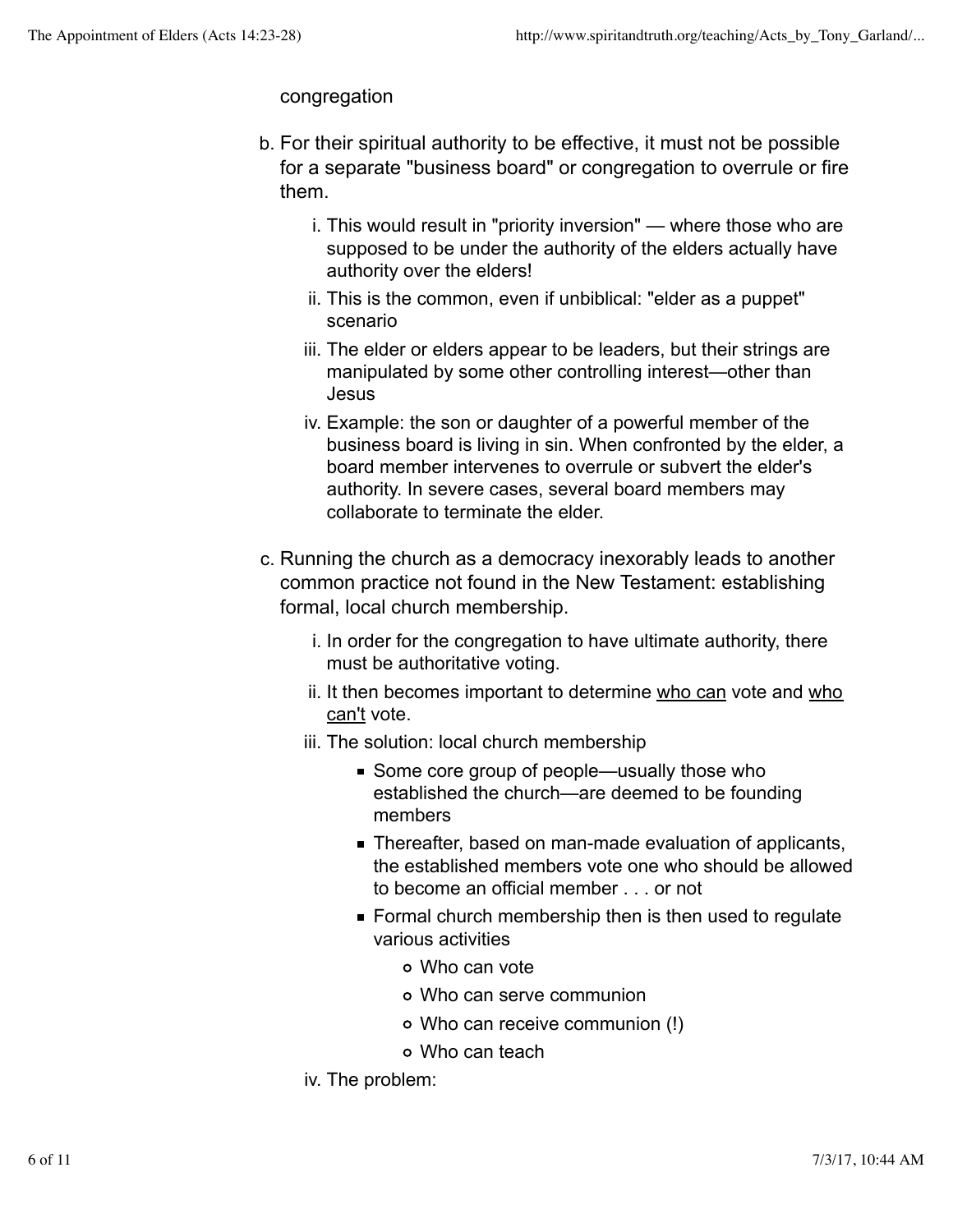- Evaluation and motivation can be flawed: unbelievers may become church members
- **People who are true believers, but who do not find church** membership in the NT, are prohibited from serving and using their gifts
- The sheep have authority over the shepherds
- Ultimately: unbelievers may wind up in control of the church
- Those who are less biblically-minded and biblically qualified to lead wind up in control
- v. The danger: as goes the culture, so goes the church
- Eldership required for a fellowship of believers to be a legitimate NT IV. church
	- a. As with these fledgling fellowships, the church is not a building
	- b. Early on, churches met in homes
	- c. BUT: a meeting of believers in a home is not necessarily a NT church!
		- i. May be worship, may be bible study, may be fellowship
		- ii. Without established elders—recognized spiritual authorities—it cannot function as a NT church
		- iii. Some home fellowships in our day are popular precisely due to the lack of spiritual authority
			- **People who will not subject themselves to the NT** eldership model
			- Don't like "organized religion" so they prefer "disorganized religion"
			- Many dangers in such a fellowship lacking the safety of established spiritual authority: guidance, correction, discipline
- D. What about the abuse of spiritual authority who controls the elders?
	- I. The problem of sin pervasive, affecting both sheep and shepherds
	- II. It is impossible, short of Jesus being present, to avoid all possibility of abuse of authority: all schemes of church government have the potential for being abused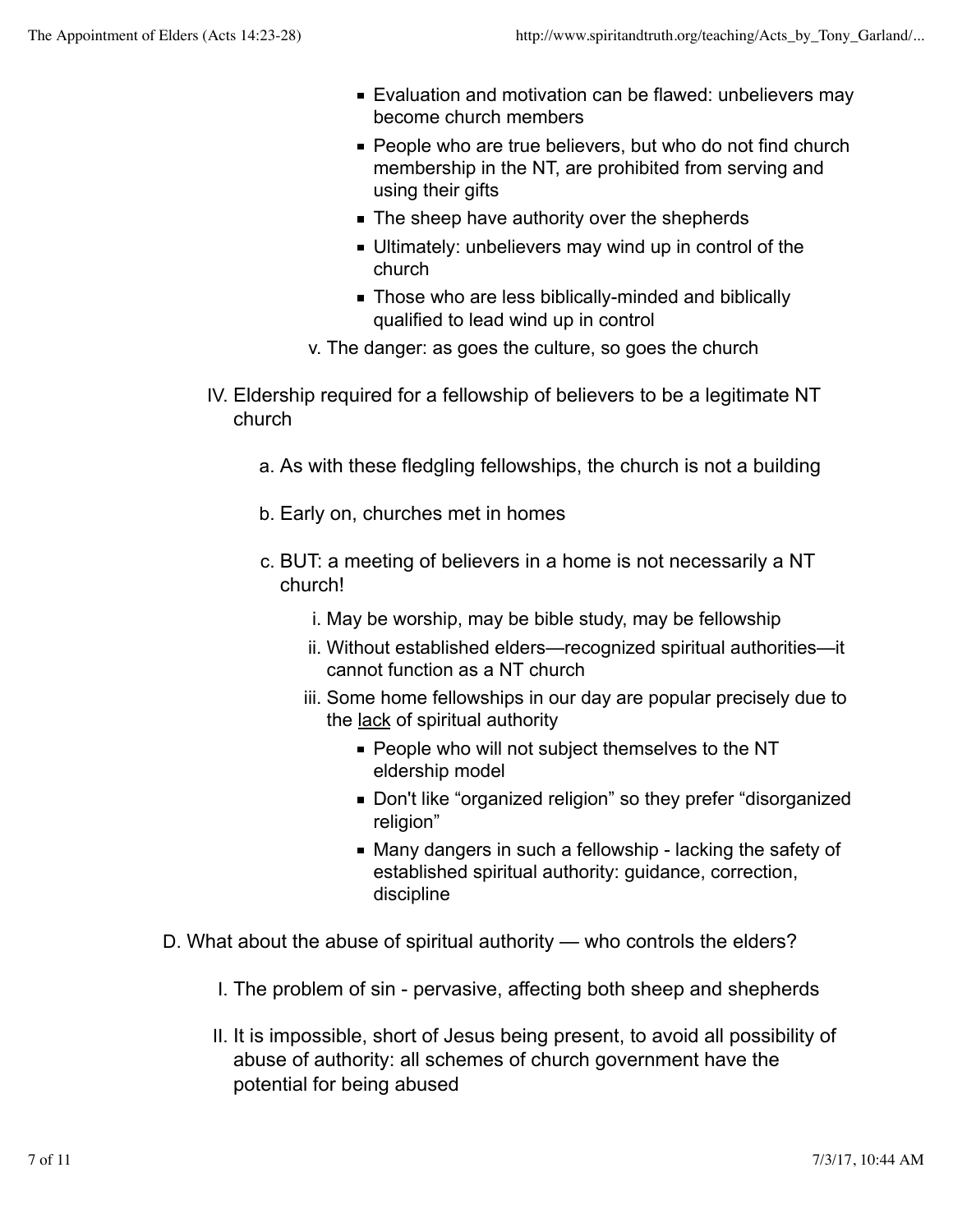- III. Potential problems with democratic model
	- a. Who can vote?
	- b. Unbelievers wind up as members
		- i. Church membership mis-aligned with membership in the body of Christ
	- Authority inversion shepherds ultimately subject to the sheep c. who hire/fire pastors at will
	- d. Itching ears hire teachers that tickle them
	- e. Cultural influences erode biblical fidelity
- IV. Potential problems with biblical model
	- a. Elders cannot be fired
		- i. Elders may go apostate
			- Mitigated by plural eldership
			- Solution: lovingly correct, ultimately vote with your feet
		- ii. Elders may abuse finances
			- Mitigated by plural eldership
			- Open books, ultimately vote with your feet
		- iii. Elders unaccountable to the congregation
			- Multiple elders
			- If collusion: lovingly correct, ultimately vote with your feet
- V. The key: only one model of church government is biblical plural eldership
	- a. Analogous to leadership in the home
		- i. Woman  $\rightarrow$  Husband  $\rightarrow$  Jesus
		- ii. Can the husband mess things up?
		- iii. Can the role model structure established by God within the household be abused? Can the husband mess things up? Yes!
		- iv. Should the home be run as a strict democracy instead? No!
	- b. Like leadership in the home, leadership in the church must conform to biblical leadership principles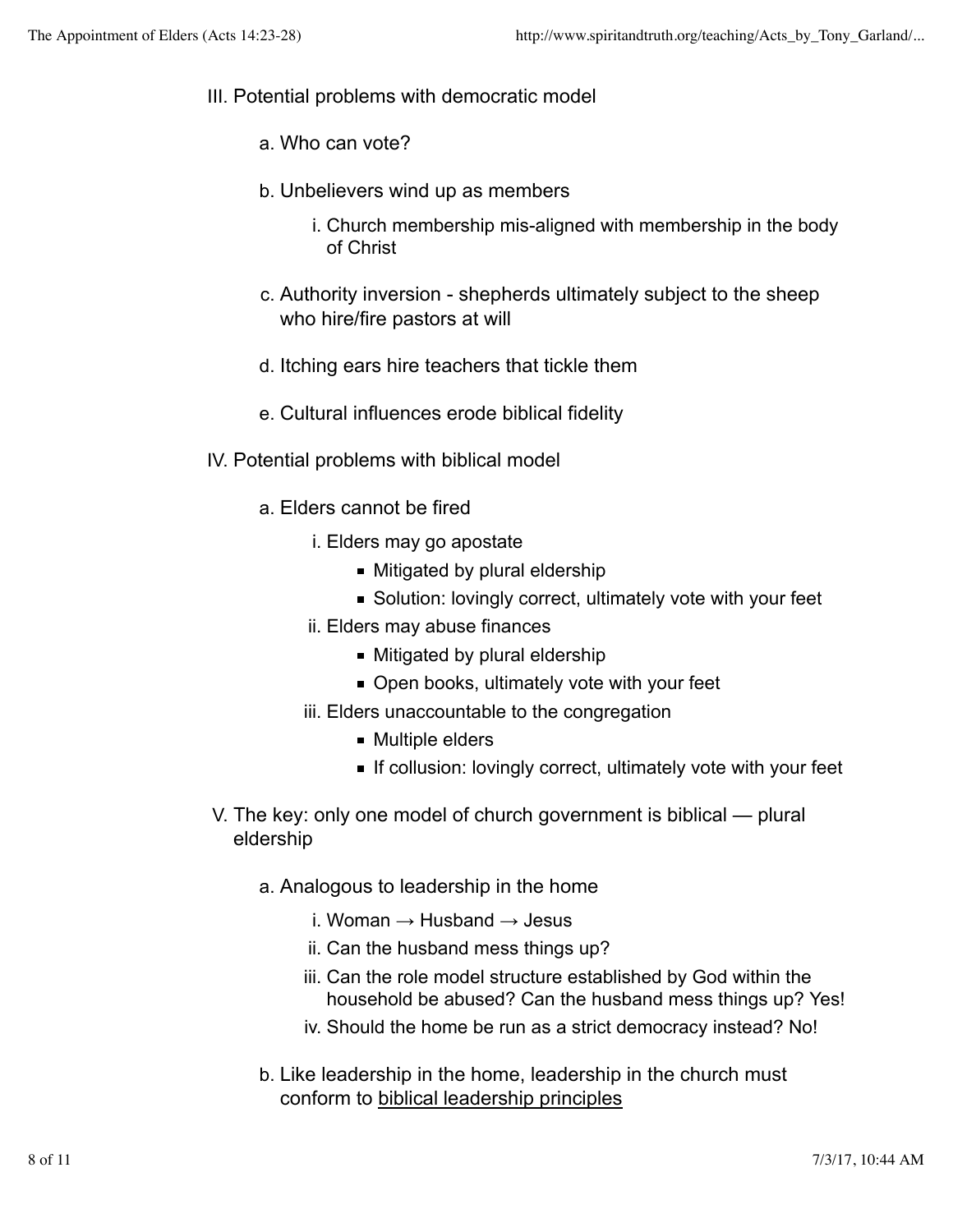- i. As the husband, as leader of the household, must give himself for his wife whom he leads, so elders "give themselves" in service for the church
- ii. Peter describes the approach
	- *Shepherd the flock of God which is among you, serving as overseers, not by compulsion but willingly, not for dishonest gain but eagerly; nor as being lords over those entrusted to you, but being examples to the flock* (1Pe. 5:2-3)
	- Not for dishonest gain
	- Nor as being lords
	- Examples to the flock
	- $\blacksquare$  Those "entrusted to you" they are owned by Jesus
		- Paul told the elders in the church at Ephesus to *Be on guard for yourselves and for all the flock, among which the Holy Spirit has made you overseers, to shepherd the church of God which He purchased with His own blood* (Acts 20:28).
- c. What does God want?
	- i. In both home and church, our primary question should be
		- Has God set forth how He wants this done?
		- Which approach reflects the will of God?
		- Which approach will God honor?
		- Our best protection is found in walking in the authority roles established by God rather than following our own ideas
		- Will things be perfect? No!
		- Will we overcome all sin? No!
		- **Even so, we will be honoring God in our approach**
		- God knows best: what problems remain will be less than alternative approaches to governing the church

# **Familiar Topics at Mabana Chapel - from hard-won experience**

# 1. **This is a topic which our fellowship has considered at some length**

- A. How should membership function in view of NT truths?
- B. How should voting and decision making function in view of NT truths?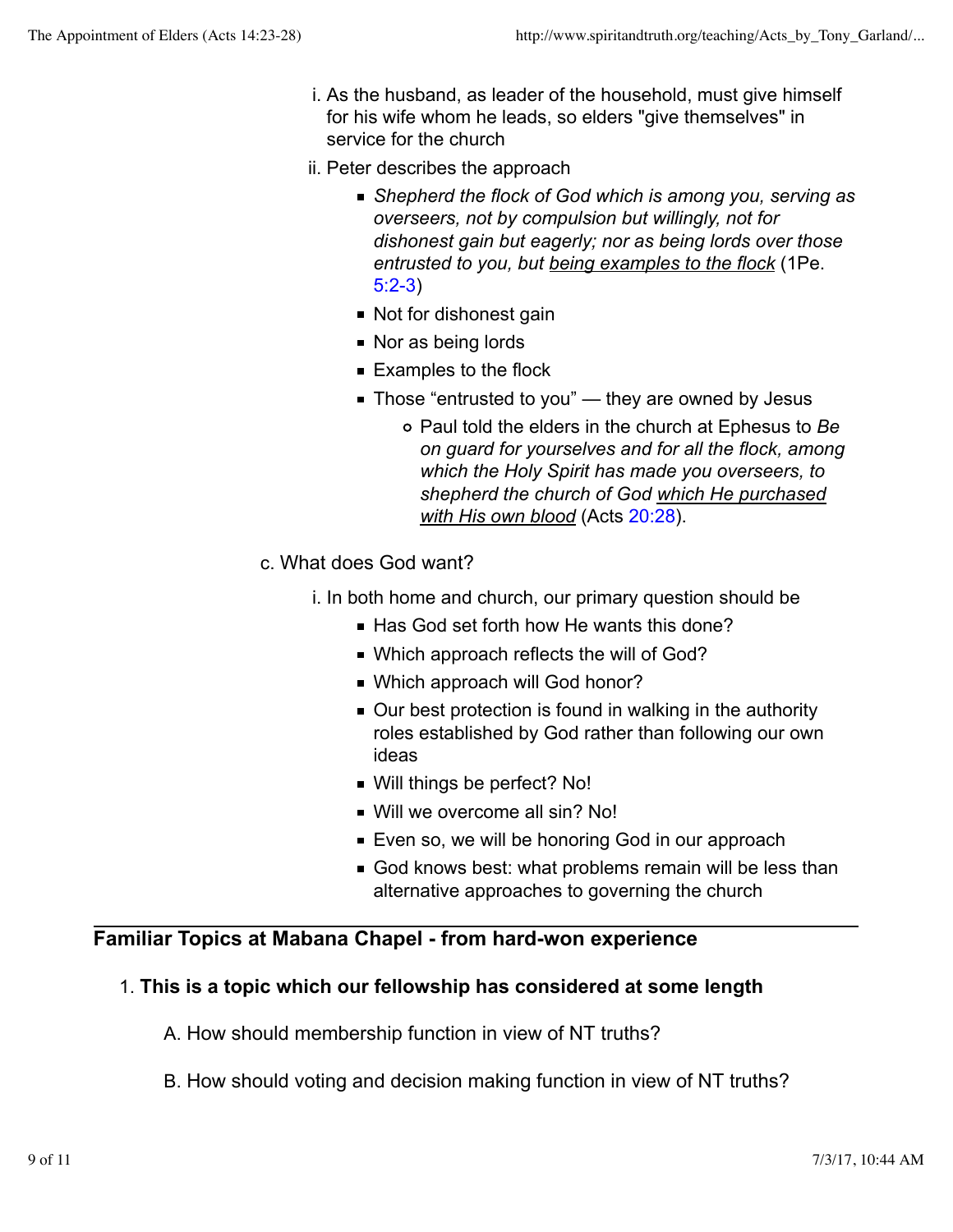- **An excellent series of sermons in 2006 by Pastor Greg on The Nature of the** 2. **Churchd covering topics such as: 1) membership; 2) leadership; and 3) measuring commitment.**
- **Refer to the church constitutione for our views—or happy to discuss in** 3. **person.**



SpiritAndTruth.org Scan Code<sup>f</sup>

### Endnotes:

- 1. Acts 14:23-28, NKJV
- 2. "the presbyters in Lycaonia and Pisidia were not chosen by the congregations, . . . This does not involve a choice by the group; here the word means appoint, install, w. the apostles as subj." Ref-0334, 881
- 3. https://en.wikipedia.org/wiki/Hierarchy\_of\_the\_Catholic\_Church
- 4. Ref-1217, Christopher Cone, pp. 86, 92
- 5. "The Biblical model is simple indeed. It would appear that mandating a singular or monocratic leadership, or creating a complete distinction between a pastor and an elder or between an overseer and a pastor, represents a shift away from the natural interpretation of Scripture and the simplicity that results, and a shift toward anthropocentric and artificial forms of leadership."4

### Sources:

| Acts<br>14:23-28 | Unless indicated otherwise, all Scripture references are from the New King James Version, copyright © 1982 by<br>Thomas Nelson, Inc. Used by permission. All rights reserved.                                                                                                                                                                                                                                            |
|------------------|--------------------------------------------------------------------------------------------------------------------------------------------------------------------------------------------------------------------------------------------------------------------------------------------------------------------------------------------------------------------------------------------------------------------------|
| <b>Ref-0334</b>  | See . Arndt, W., Gingrich, F. W., Danker, F. W., & Bauer, W. (1996, c1979). A Greek-English lexicon of the New<br>Testament and other early Christian literature : A translation and adaption of the fourth revised and augmented<br>edition of Walter Bauer's Griechisch-deutsches Worterbuch zu den Schrift en des Neuen Testaments und der<br>ubrigen urchristlichen Literatur. Chicago: University of Chicago Press. |
| <b>Ref-1217</b>  | Christopher Cone, ed., Practical Aspects of Pastoral Authority, 1st ed. (Fort Worth, TX: Tyndale Seminary Press,<br>2009). ISBN 978-0-9814791-5-69                                                                                                                                                                                                                                                                       |

#### **Links Mentioned Above**

- a See http://www.spiritandtruth.org/teaching/Acts\_by\_Tony\_Garland/49\_Acts\_14\_23-28/index.htm.
- b See http://www.spiritandtruth.org/id/tg.htm.
- c See http://www.spiritandtruth.org/teaching/32.htm.
- d See http://www.mabanachapel.org/teaching/topics/index.html.